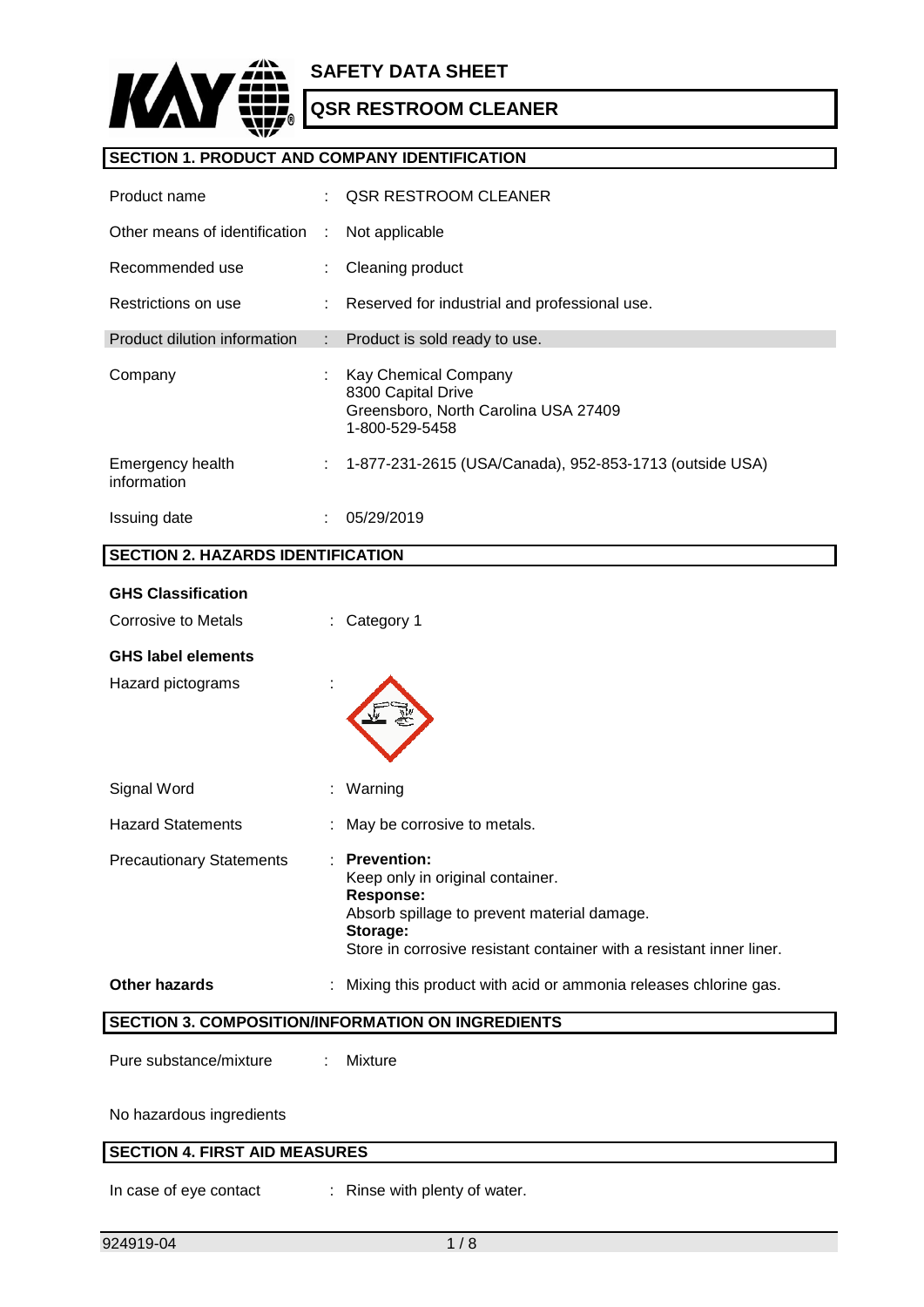| In case of skin contact                                           | : Rinse with plenty of water.                                                     |
|-------------------------------------------------------------------|-----------------------------------------------------------------------------------|
| If swallowed                                                      | : Rinse mouth. Get medical attention if symptoms occur.                           |
| If inhaled                                                        | : Get medical attention if symptoms occur.                                        |
| Protection of first-aiders                                        | : No special precautions are necessary for first aid responders.                  |
| Notes to physician                                                | : Treat symptomatically.                                                          |
| Most important symptoms<br>and effects, both acute and<br>delayed | : See Section 11 for more detailed information on health effects and<br>symptoms. |

# **SECTION 5. FIRE-FIGHTING MEASURES**

| Suitable extinguishing media                      | : Use extinguishing measures that are appropriate to local<br>circumstances and the surrounding environment.                                                                                                                    |
|---------------------------------------------------|---------------------------------------------------------------------------------------------------------------------------------------------------------------------------------------------------------------------------------|
| Unsuitable extinguishing<br>media                 | : None known.                                                                                                                                                                                                                   |
| Specific hazards during fire<br>fighting          | : Not flammable or combustible.                                                                                                                                                                                                 |
| Hazardous combustion<br>products                  | : Decomposition products may include the following materials:<br>Carbon oxides                                                                                                                                                  |
| Special protective equipment<br>for fire-fighters | : Use personal protective equipment.                                                                                                                                                                                            |
| Specific extinguishing<br>methods                 | : Collect contaminated fire extinguishing water separately. This must<br>not be discharged into drains. Fire residues and contaminated fire<br>extinguishing water must be disposed of in accordance with local<br>regulations. |

# **SECTION 6. ACCIDENTAL RELEASE MEASURES**

| Personal precautions,<br>protective equipment and<br>emergency procedures | : Ensure clean-up is conducted by trained personnel only. Refer to<br>protective measures listed in sections 7 and 8.                                                                                                                                                                                                                                                                                                         |
|---------------------------------------------------------------------------|-------------------------------------------------------------------------------------------------------------------------------------------------------------------------------------------------------------------------------------------------------------------------------------------------------------------------------------------------------------------------------------------------------------------------------|
| Environmental precautions                                                 | : Do not allow contact with soil, surface or ground water.                                                                                                                                                                                                                                                                                                                                                                    |
| Methods and materials for<br>containment and cleaning up                  | : Stop leak if safe to do so. Contain spillage, and then collect with non-<br>combustible absorbent material, (e.g. sand, earth, diatomaceous<br>earth, vermiculite) and place in container for disposal according to<br>local / national regulations (see section 13). Flush away traces with<br>water. For large spills, dike spilled material or otherwise contain<br>material to ensure runoff does not reach a waterway. |

| <b>SECTION 7. HANDLING AND STORAGE</b> |                                                                                                                                                                                    |  |  |
|----------------------------------------|------------------------------------------------------------------------------------------------------------------------------------------------------------------------------------|--|--|
| Advice on safe handling                | : Wash hands thoroughly after handling. In case of mechanical<br>malfunction, or if in contact with unknown dilution of product, wear full<br>Personal Protective Equipment (PPE). |  |  |
| Conditions for safe storage            | : Do not store near acids. Keep out of reach of children. Store in                                                                                                                 |  |  |
| 924919-04                              | 2/8                                                                                                                                                                                |  |  |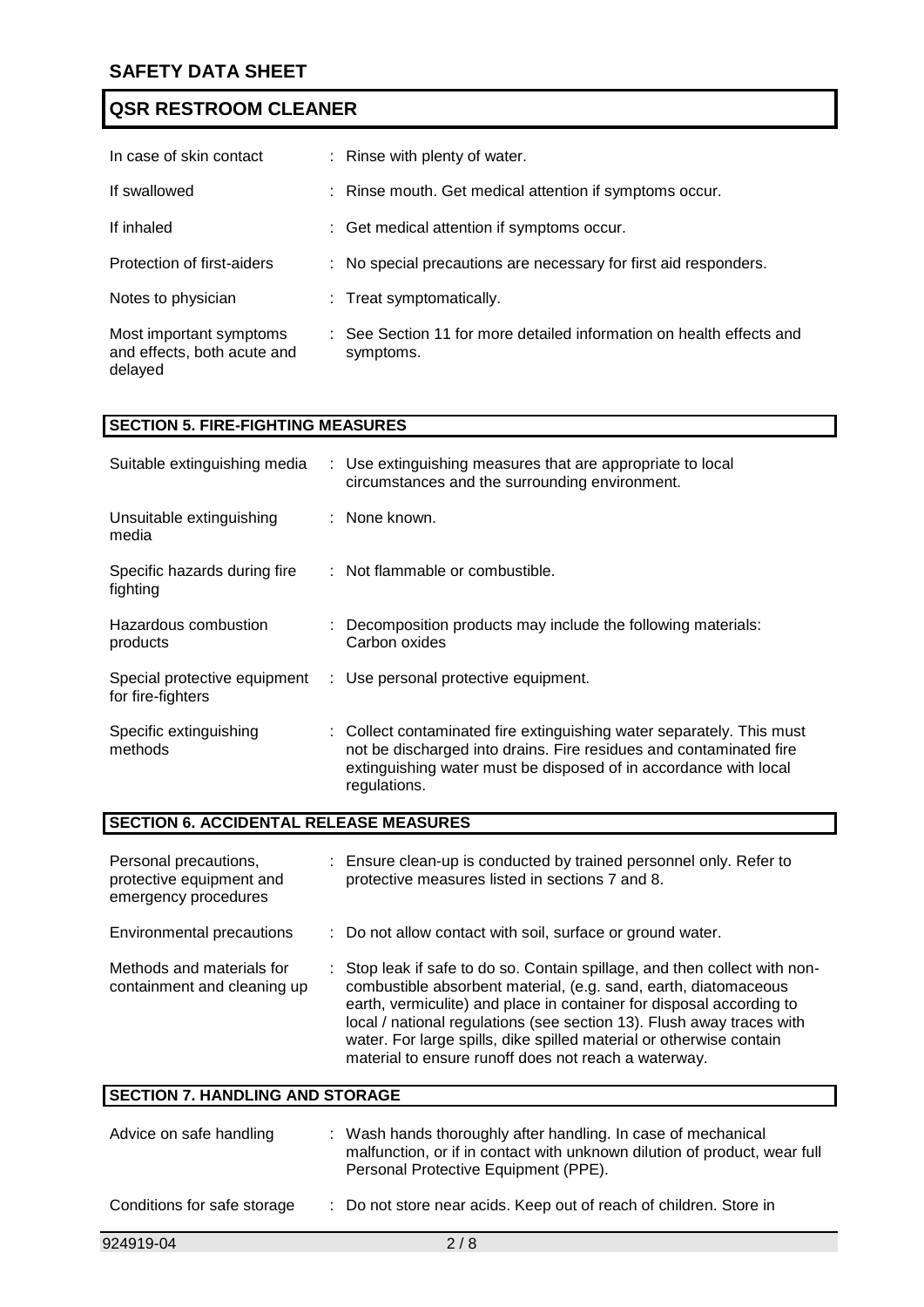suitable labeled containers.

Storage temperature : 0 °C to 40 °C

# **SECTION 8. EXPOSURE CONTROLS/PERSONAL PROTECTION**

### **Ingredients with workplace control parameters**

Contains no substances with occupational exposure limit values.

| Engineering measures | : Effective exhaust ventilation system. Maintain air concentrations |
|----------------------|---------------------------------------------------------------------|
|                      | below occupational exposure standards.                              |

## **Personal protective equipment**

| Eye protection         | : No special protective equipment required.                                 |
|------------------------|-----------------------------------------------------------------------------|
| Hand protection        | : No special protective equipment required.                                 |
| Skin protection        | : No special protective equipment required.                                 |
| Respiratory protection | : No personal respiratory protective equipment normally required.           |
| Hygiene measures       | : Handle in accordance with good industrial hygiene and safety<br>practice. |

# **SECTION 9. PHYSICAL AND CHEMICAL PROPERTIES**

| Appearance                                 | liquid                                       |
|--------------------------------------------|----------------------------------------------|
| Color                                      | clear, colorless                             |
| Odor                                       | Perfumes, fragrances                         |
| pH                                         | $12.0 - 12.6$ , $(100\%)$                    |
| Flash point                                | Not applicable, Does not sustain combustion. |
| <b>Odor Threshold</b>                      | No data available                            |
| Melting point/freezing point               | No data available                            |
| Initial boiling point and<br>boiling range | : 100 °C                                     |
| Evaporation rate                           | : No data available                          |
| Flammability (solid, gas)                  | No data available                            |
| Upper explosion limit                      | No data available                            |
| Lower explosion limit                      | No data available                            |
| Vapor pressure                             | No data available                            |
| Relative vapor density                     | No data available                            |
| Relative density                           | $: 1.01 - 1.02$                              |
| Water solubility                           | soluble                                      |
| Solubility in other solvents               | No data available                            |
| Partition coefficient: n-<br>octanol/water | : No data available                          |
| Autoignition temperature                   | : No data available                          |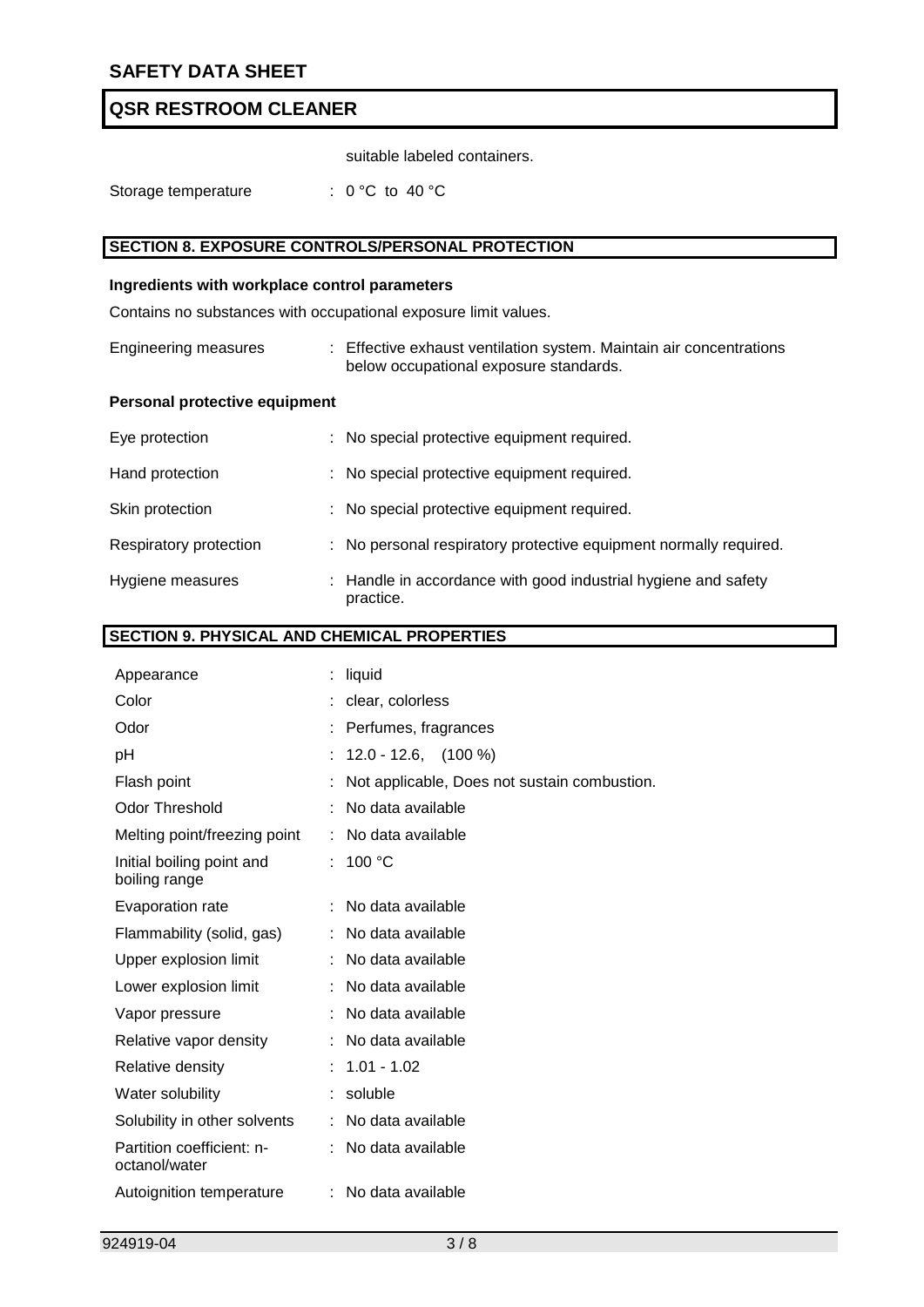| Thermal decomposition       | t. | No data available |
|-----------------------------|----|-------------------|
| Viscosity, kinematic        |    | No data available |
| <b>Explosive properties</b> |    | No data available |
| Oxidizing properties        |    | : yes             |
| Molecular weight            |    | No data available |
| VOC.                        |    | No data available |

# **SECTION 10. STABILITY AND REACTIVITY**

| Reactivity                            | : No dangerous reaction known under conditions of normal use.                  |
|---------------------------------------|--------------------------------------------------------------------------------|
| Chemical stability                    | : Stable under normal conditions.                                              |
| Possibility of hazardous<br>reactions | : No dangerous reaction known under conditions of normal use.                  |
| Conditions to avoid                   | $\therefore$ None known.                                                       |
| Incompatible materials                | $:$ Acids<br>Metals                                                            |
| Hazardous decomposition<br>products   | : Decomposition products may include the following materials:<br>Carbon oxides |

# **SECTION 11. TOXICOLOGICAL INFORMATION**

Information on likely routes of : Inhalation, Eye contact, Skin contact exposure

## **Potential Health Effects**

| Eyes                                  | : Health injuries are not known or expected under normal use. |
|---------------------------------------|---------------------------------------------------------------|
| Skin                                  | : Health injuries are not known or expected under normal use. |
| Ingestion                             | : Health injuries are not known or expected under normal use. |
| Inhalation                            | : Health injuries are not known or expected under normal use. |
| <b>Chronic Exposure</b>               | : Health injuries are not known or expected under normal use. |
| <b>Experience with human exposure</b> |                                                               |
| Eye contact                           | : No symptoms known or expected.                              |
| Skin contact                          | : No symptoms known or expected.                              |
| Ingestion                             | : No symptoms known or expected.                              |
| Inhalation                            | : No symptoms known or expected.                              |
| <b>Toxicity</b>                       |                                                               |
| <b>Product</b><br>Acute oral toxicity | : No data available                                           |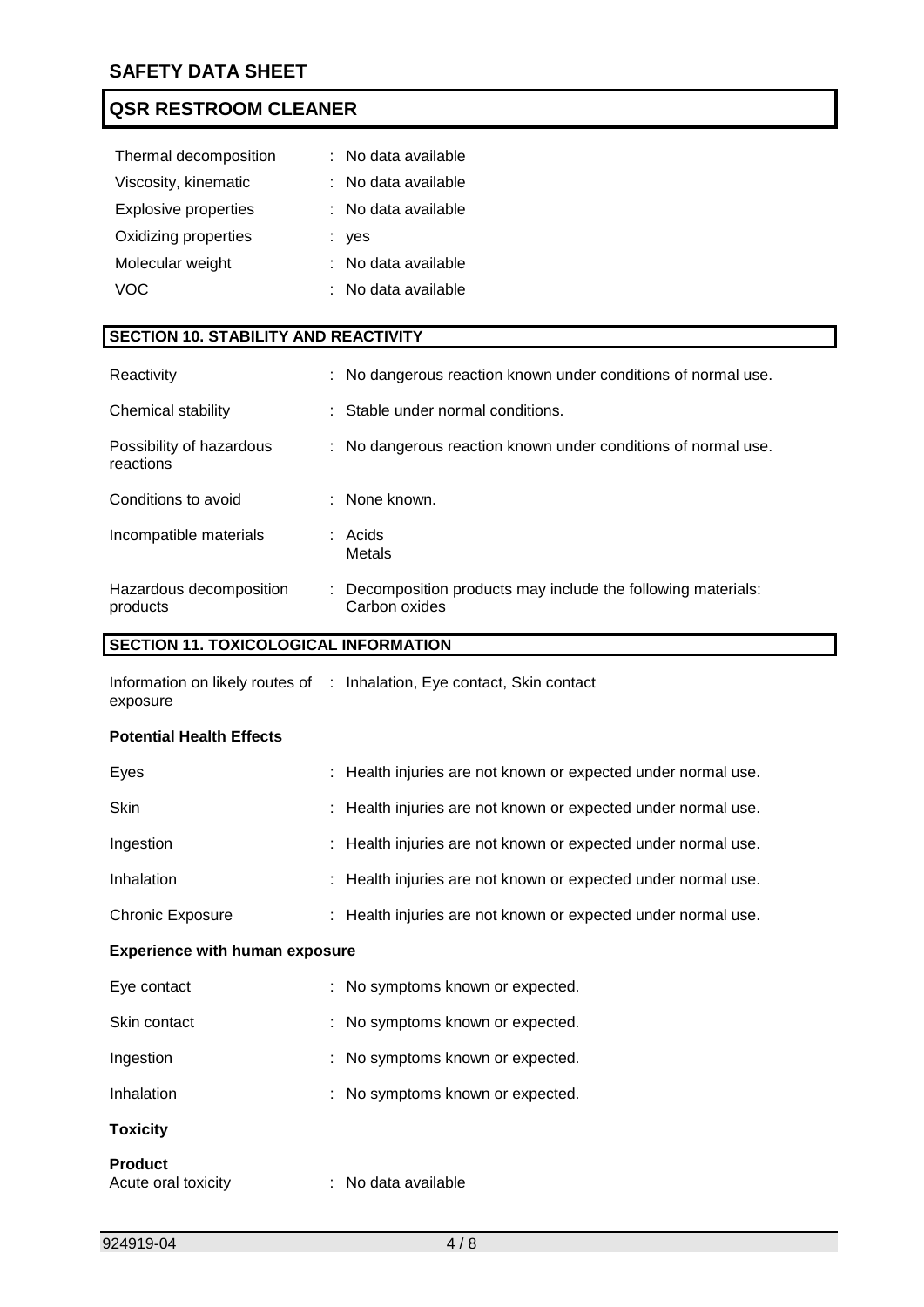| Acute inhalation toxicity            |  | : No data available                           |
|--------------------------------------|--|-----------------------------------------------|
| Acute dermal toxicity                |  | :   No data available                         |
| Skin corrosion/irritation            |  | No skin irritation<br>Test substance: Product |
| Serious eye damage/eye<br>irritation |  | No eye irritation<br>Test substance: Product  |
| Respiratory or skin<br>sensitization |  | No data available                             |
| Carcinogenicity                      |  | No data available                             |
| Reproductive effects                 |  | : No data available                           |
| Germ cell mutagenicity               |  | No data available                             |
|                                      |  | No data available                             |
| Teratogenicity                       |  |                                               |
| STOT-single exposure                 |  | No data available                             |
| STOT-repeated exposure               |  | No data available                             |

# **SECTION 12. ECOLOGICAL INFORMATION**

## **Ecotoxicity**

| <b>Environmental Effects</b>                           | : Toxic to aquatic life. Harmful to aquatic life.                                                                                                                                                                                                                                      |
|--------------------------------------------------------|----------------------------------------------------------------------------------------------------------------------------------------------------------------------------------------------------------------------------------------------------------------------------------------|
| <b>Product</b>                                         |                                                                                                                                                                                                                                                                                        |
| Toxicity to fish                                       | : No data available                                                                                                                                                                                                                                                                    |
| Toxicity to daphnia and other<br>aquatic invertebrates | : No data available                                                                                                                                                                                                                                                                    |
| Toxicity to algae                                      | : No data available                                                                                                                                                                                                                                                                    |
| <b>Persistence and degradability</b>                   |                                                                                                                                                                                                                                                                                        |
| Not applicable - inorganic                             |                                                                                                                                                                                                                                                                                        |
| <b>Bioaccumulative potential</b>                       |                                                                                                                                                                                                                                                                                        |
| No data available                                      |                                                                                                                                                                                                                                                                                        |
| <b>Mobility in soil</b>                                |                                                                                                                                                                                                                                                                                        |
| No data available                                      |                                                                                                                                                                                                                                                                                        |
| Other adverse effects                                  |                                                                                                                                                                                                                                                                                        |
| No data available                                      |                                                                                                                                                                                                                                                                                        |
| <b>SECTION 13. DISPOSAL CONSIDERATIONS</b>             |                                                                                                                                                                                                                                                                                        |
| Disposal methods                                       | : Do not contaminate ponds, waterways or ditches with chemical or<br>used container. Where possible recycling is preferred to disposal or<br>incineration. If recycling is not practicable, dispose of in compliance<br>with local regulations. Dispose of wastes in an approved waste |

disposal facility.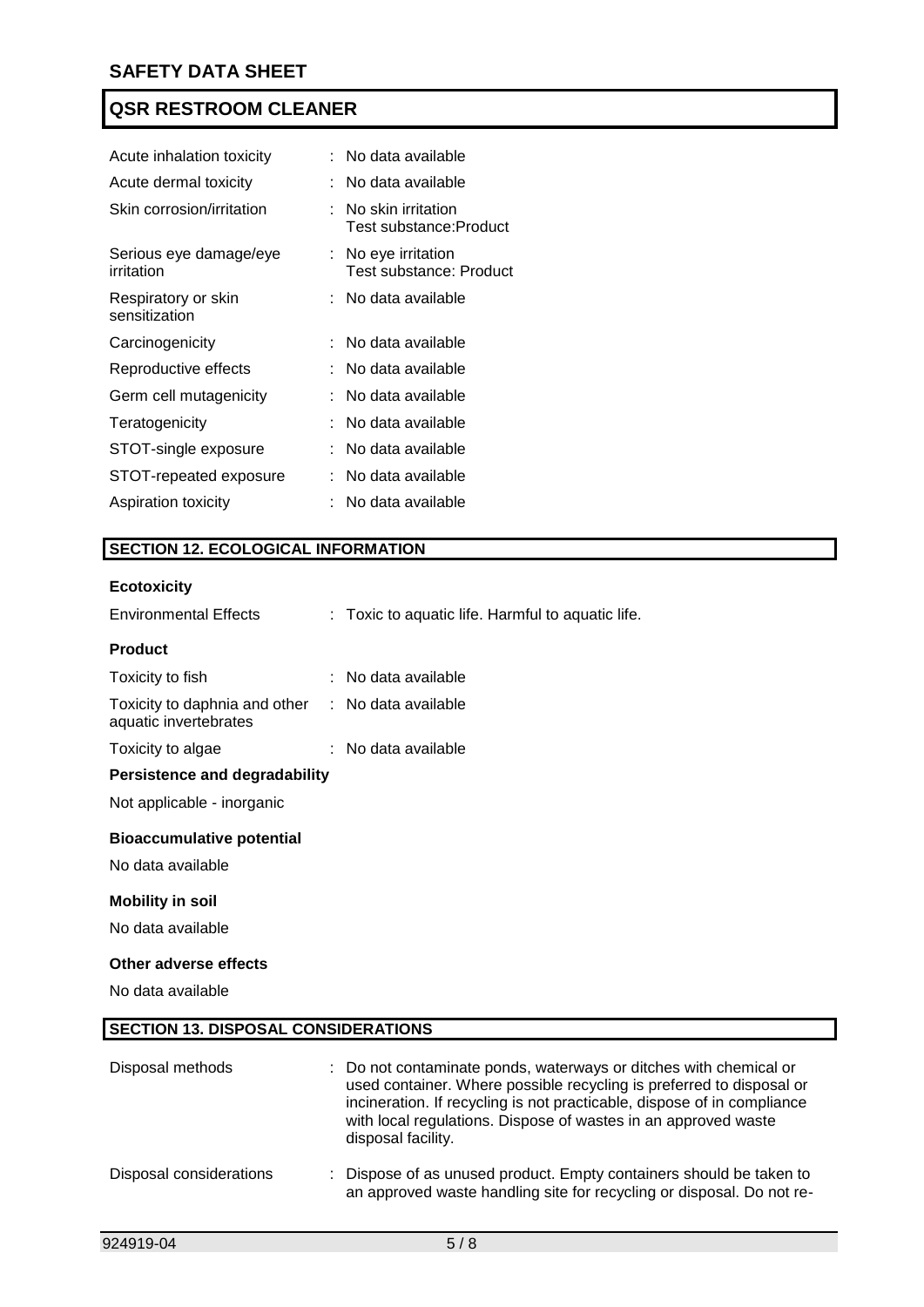use empty containers. Dispose of in accordance with local, state, and federal regulations.

RCRA - Resource Conservation and Recovery Authorization Act Hazardous waste : D002 (Corrosive)

# **SECTION 14. TRANSPORT INFORMATION**

The shipper/consignor/sender is responsible to ensure that the packaging, labeling, and markings are in compliance with the selected mode of transport.

#### **Land transport (DOT)**

| UN number                 |     | : 1824                      |
|---------------------------|-----|-----------------------------|
| Description of the goods  |     | : Sodium hydroxide solution |
| Class                     | : 8 |                             |
| Packing group             |     | : III                       |
| Environmentally hazardous |     | : no                        |

# **Sea transport (IMDG/IMO)**

| UN number                |     | : 1824                      |
|--------------------------|-----|-----------------------------|
| Description of the goods |     | : SODIUM HYDROXIDE SOLUTION |
| Class                    | : 8 |                             |
| Packing group            |     | : III                       |
| Marine pollutant         |     | : no                        |

#### **SECTION 15. REGULATORY INFORMATION**

#### **EPCRA - Emergency Planning and Community Right-to-Know**

#### **CERCLA Reportable Quantity**

| Components          | CAS-No.   |     | Component RQ (lbs)   Calculated product RQ<br>(lbs) |
|---------------------|-----------|-----|-----------------------------------------------------|
| sodium hypochlorite | 7681-52-9 | 100 | 13987                                               |

#### **SARA 304 Extremely Hazardous Substances Reportable Quantity**

This material does not contain any components with a section 304 EHS RQ.

| SARA 311/312 Hazards | : Corrosive to Metals                                                                                                                                                                     |
|----------------------|-------------------------------------------------------------------------------------------------------------------------------------------------------------------------------------------|
| <b>SARA 302</b>      | : This material does not contain any components with a section 302<br>EHS TPQ.                                                                                                            |
| <b>SARA 313</b>      | : This material does not contain any chemical components with known<br>CAS numbers that exceed the threshold (De Minimis) reporting levels<br>established by SARA Title III, Section 313. |

#### **California Prop. 65**

This product does not contain any chemicals known to the State of California to cause cancer, birth, or any other reproductive defects.

#### **California Cleaning Product Right to Know Act of 2017 (SB 258)**

This regulation applies to this product.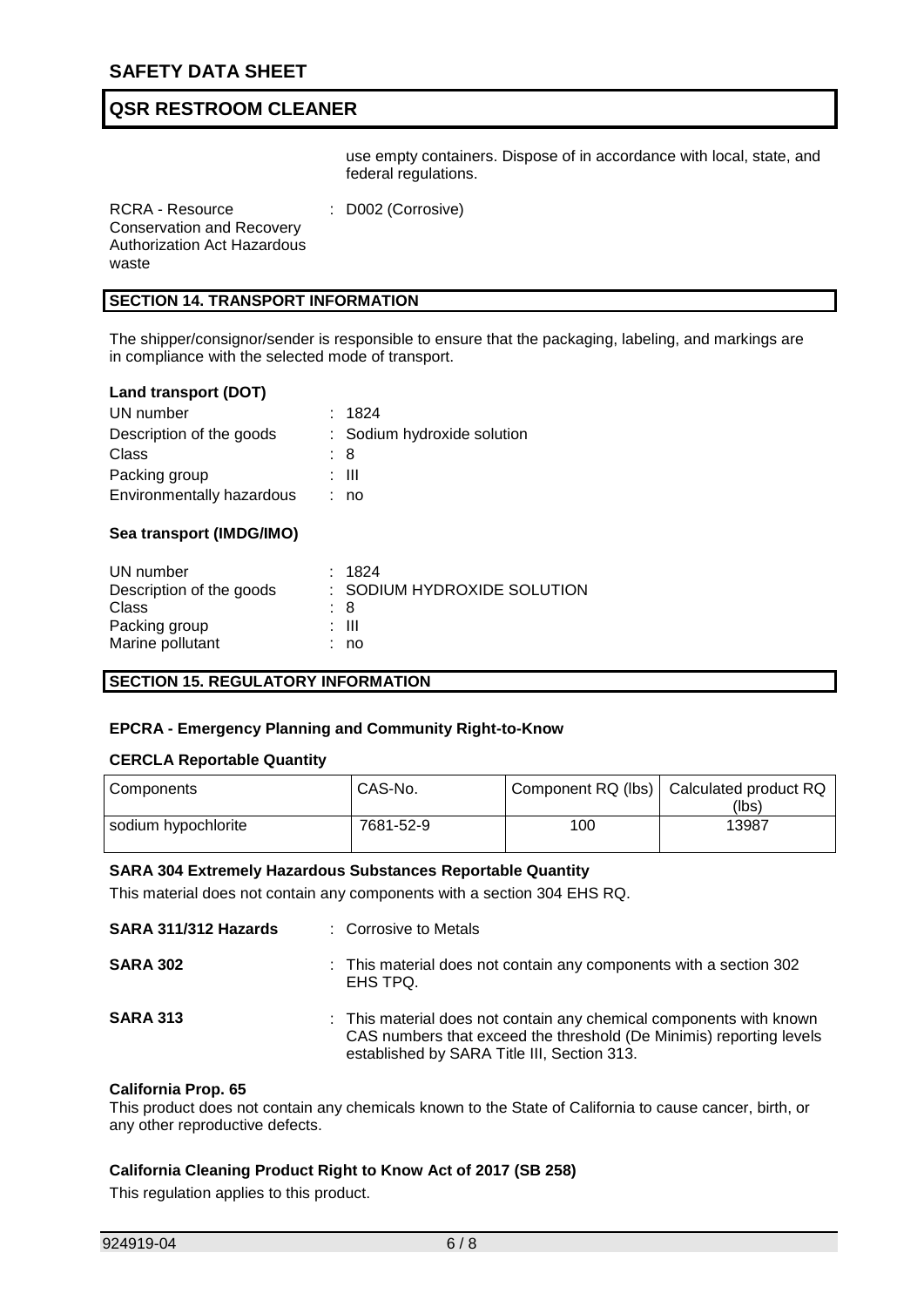| <b>Chemical Name</b>    | CAS-No.       | Function              | List(s)        |
|-------------------------|---------------|-----------------------|----------------|
| water                   | 7732-18-5     | <b>Diluent</b>        | Not Applicable |
| Chlorine oxidant        | Withheld      | <b>Brightener</b>     | Not Applicable |
| Alkyl sulfate           | Withheld      | <b>Cleaning Agent</b> | Not Applicable |
| Chelating agent         | Withheld      | <b>Cleaning Agent</b> | Not Applicable |
| Sodium hydroxide        | 1310-73-2     | <b>Cleaning Agent</b> | 20             |
| Nonionic Surfactant     | Withheld      | <b>Cleaning Agent</b> | Not Applicable |
| Fragrance Ingredient(s) | Not Available | Fragrance             | Not Applicable |

\*refer to ecolab.com/sds for electronic links to designated lists

## **The ingredients of this product are reported in the following inventories:**

#### **Switzerland. New notified substances and declared preparations** :

On the inventory, or in compliance with the inventory

#### **United States TSCA Inventory** :

All substances listed as active on the TSCA inventory

#### **Canadian Domestic Substances List (DSL)** :

All components of this product are on the Canadian DSL

#### **Australia Inventory of Chemical Substances (AICS)** :

On the inventory, or in compliance with the inventory

## **New Zealand. Inventory of Chemical Substances** :

not determined

## **Japan. ENCS - Existing and New Chemical Substances Inventory** :

On the inventory, or in compliance with the inventory

## **Korea. Korean Existing Chemicals Inventory (KECI)** :

not determined

## **Philippines Inventory of Chemicals and Chemical Substances (PICCS)** :

On the inventory, or in compliance with the inventory

## **China. Inventory of Existing Chemical Substances in China (IECSC)** :

On the inventory, or in compliance with the inventory

## **Taiwan Chemical Substance Inventory (TCSI)** :

On the inventory, or in compliance with the inventory

## **SECTION 16. OTHER INFORMATION**